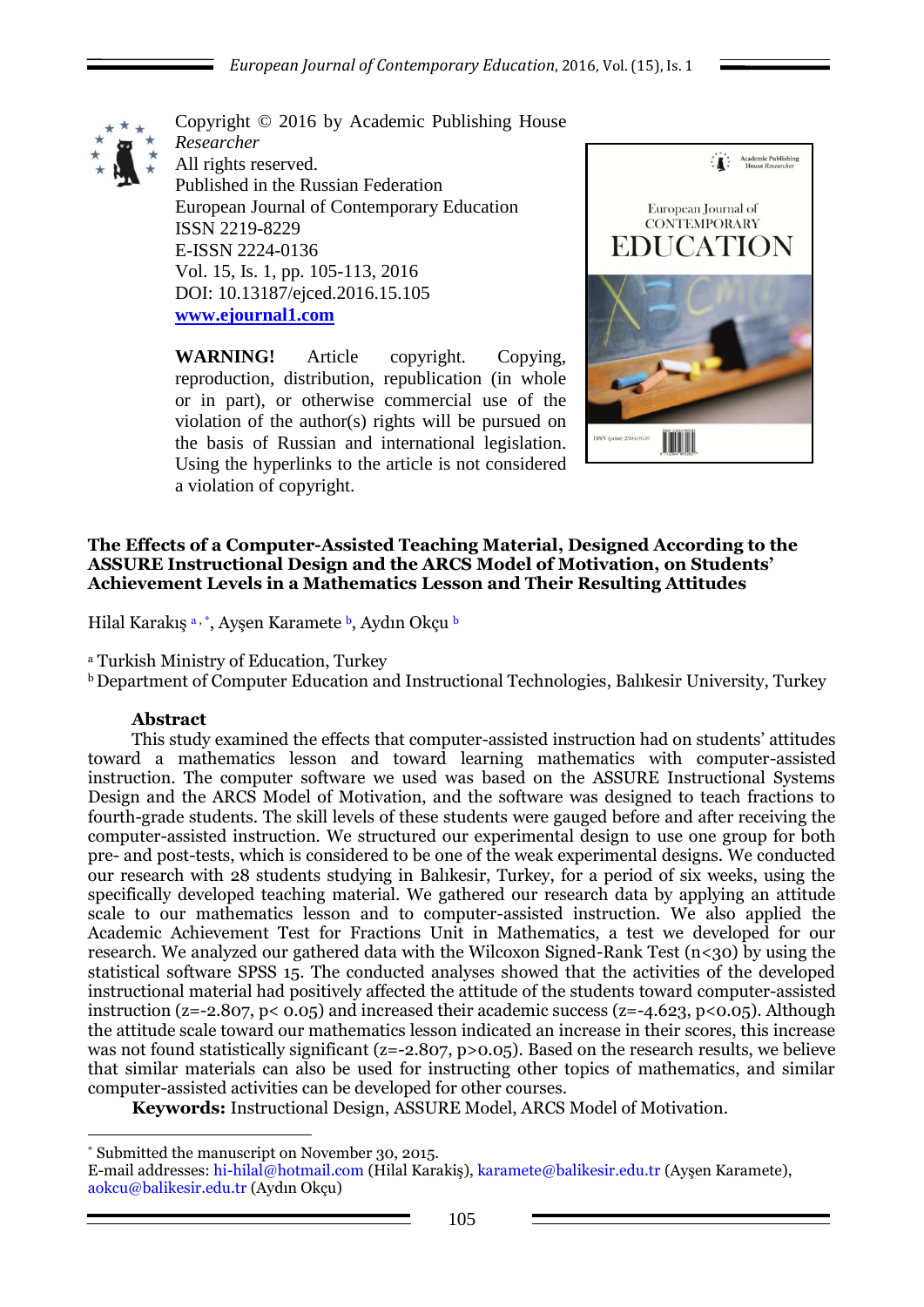## **Introduction**

In 2005 and 2006, to keep up with the fast changes occurring in today's world, the Turkish Ministry of Education started to apply a constructivist teaching approach, which is different than the policies previously applied. In a constructivist teaching approach, students take knowledge in an active way: They combine past and present knowledge with new knowledge, and then they build up new comments in their brains (Duit & Treagust, 1998; Treagust, Harrison & Venville, 1996). In a constructivist teaching environment, which is based on the constructivist learning theory, students are encouraged to form their own concepts and develop their own solutions for problems. In this approach, the classroom environment is prepared so that students can actively participate in the learning process, which is very important in education. In a constructivist teaching environment, students are given the opportunity to use their own initiative, evaluate and practice what they learn, and gain hands-on experience (Özden, 2003).

Since a critical aspect of this approach is to allow students to construct their own understanding, the teaching method chosen by the teacher must also facilitate this concept. Considering the rich variety of cutting-edge technologies and considering the ample amount of activities that can be used in perceiving abstract concepts, there is no doubt that computer-assisted instruction is one method that provides a constructivist learning environment. By boosting students' interest and motivation, a computer (which is used as a teaching–learning tool in this method) can improve students' attitudes toward a lesson and help them to be more enthusiastic about learning. We thus assert that computer-assisted instruction (CAI) may help students learn in a more effective, accurate, and intrinsic way.

Software that is specifically designed to teach a course is the most important element among other elements of CAI. (These other elements include hardware, teachers' training, computer laboratories, and assistant training.) Moreover, many researchers have frequently stated that the success of CAI is directly related to the quality of the software (Numanoğlu, 1990; According, Aktümen, & Kaçar, 2003). Alongside the constant progress in computer technology, a number of software programs that are designed for teaching are also rapidly increasing. In this regard, on the website of the Ministry of Education, a list of such resources is offered for teachers to use. Also, as part of an education project called *FATİH,* run by the minstry, an Education Informatics Network has been created, which allows teachers to use teaching materials more effectively. Integrating software programs used in classrooms with school curricula will surely increase productivity of CAI. Because of this, courses must be planned accordingly, and software that will be used during an educational term must be selected carefully.

To render instructional software programs to reach their targets, the teaching/learning period must also be planned with the most convenient methods, at carefully arranged stages and levels. Otherwise, if faced with a poorly planned syllabus, both instructors and students may suffer great difficulties and encounter repercussions. Though there are many instructional design models that use technology for teaching activities, the ASSURE model (**a**nalyze learners; **s**tate standards & objectives; **s**elect strategies, technology, media & materials; **u**tilize technology, media & materials; **r**equire learner participation; **e**valuate and revise) stands at the forefront. According to Uysal and Gürcan (2004), "If a course material and technology is wanted to be used effectively and productively, the course must be planned systematically. The ASSURE model is the most suitable method for creating such a plan." The ASSURE model is the most convenient model for integrating the theories of education technology and research with practice (Megaw, 2006). The ASSURE model was designed by Heinrich and Molenda (1996) as an instructional systems design, to integrate technology and mass media tools into learning–teaching environments, which allows teachers to plan and execute their lessons in ways that best suit their students' needs (Heinrich, Molendo, Russell, & Smaldino, 1996). The ASSURE model focuses on selecting and making the best multimedia tools to help reach instruction goals carefully, and within actual instruction situations, it also encourages the learners to interact and participate (Chen & Chung, 2011).

One of the biggest contributions of CAI in a learning environment is that it motivates students. Motivation is an important component of any instructional design (Barbuto, 2006). Here we focus on John Keller's ARCS Model of Motivational Design Theories, which examines motivational factors throughout a learning process and guides and orientates teaching, according to these factors: **A**ttention, **R**elevance, **C**onfidence, and **S**atisfaction. The ARCS model is one of the most valid tools used in the design, application, and evaluation of instructional software programs;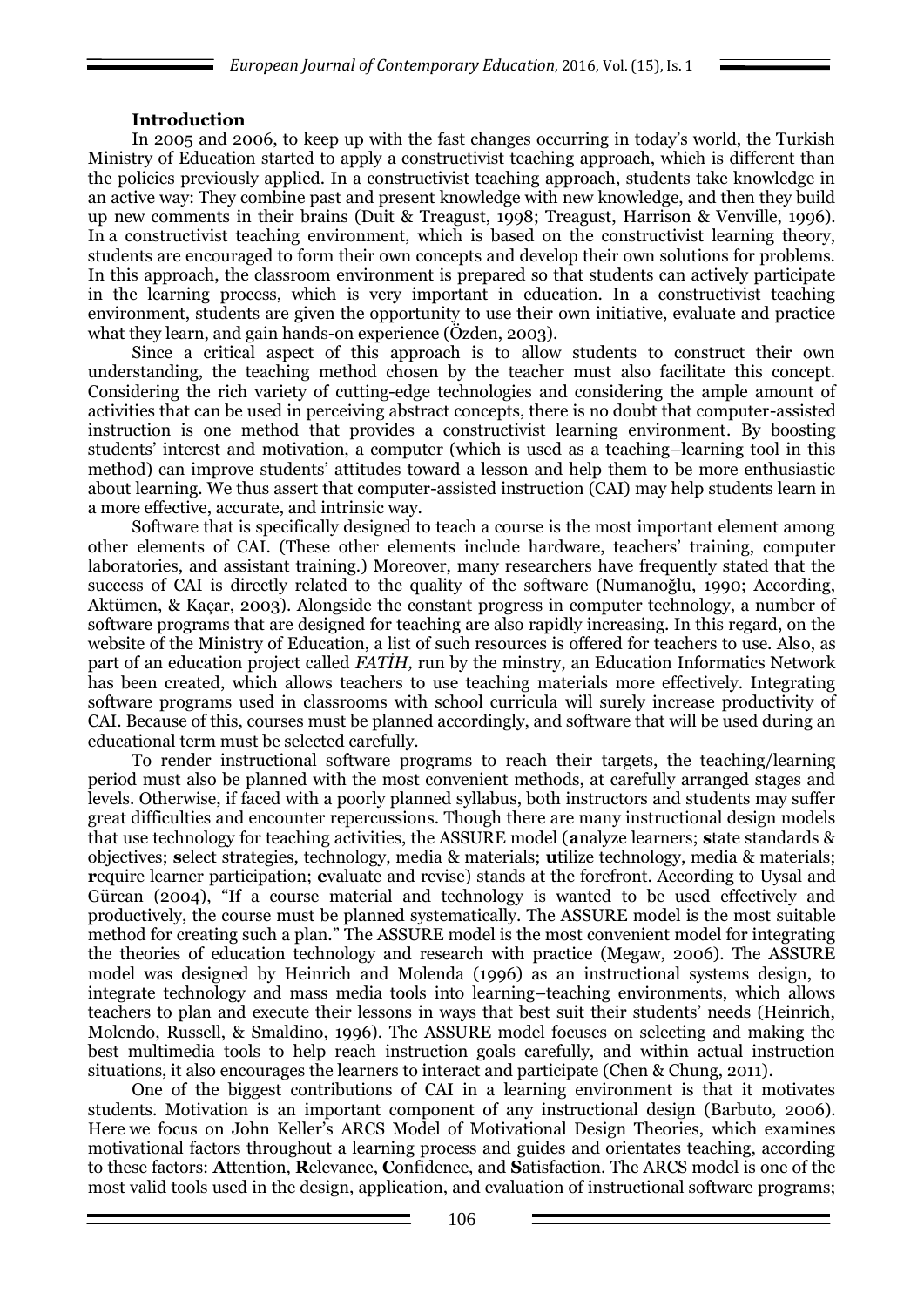furthermore, it ensures motivation in learning, which is critically important for the instruction to be successful and influential. In addition, this model stimulates and motivates learners to continue learning (Huett, 2006).

In the available literature, there are many studies that compare traditional teaching methods with CAI. These studies show that CAI significantly increases academic achievement levels and improves student attitudes (Şataf & Ural, 2009; Malta, 2010; Çelik & Çevik, 2011; Öztürk, 2011; Yücesan, 2011; Liao, 2007). When findings of studies on subjects such as CAI, instruction design, and motivation are taken into consideration, it can be asserted that instructional software programs developed on the ASSURE and ARCS models positively affect students' academic performances and their attitudes toward learning.

In this study, we examine the effect of a CAI material, which was developed on the ASSURE and ARCS models, on students' attitudes toward CAI and on their successes in mathematics––our case study consisted of teaching fractions to fourth graders. To do this, we defined the problems and subproblems of the research:

What are the effects of a CAI material, developed from the ASSURE and ARCS models, on students' attitudes toward CAI and their successes in learning fraction-based mathematics?

1. Is there any statistically significant difference between the pre- and post-test scores in regard to the effect of the material developed from the ASSURE and ARCS models on students' attitudes toward CAI?

2. Is there any statistically significant difference between the pre- and post-test scores in regard to students' attitudes toward learning mathematics, after teaching fractions using the specifically developed CAI?

3. Is there any statistically significant difference between the pre- and post-test scores in regard to students' academic performances, as a result of the instruction with the specifically developed CAI?

## **Method**

### **The Research Model**

In our study, we used only one group for both the pre-test and post-tests as our quantitative research method. This research design is called weak because the effect of the experiment is tested on only one group; however, it is better than other weak experimental designs because the measurements needed for the research are gathered by using the same measuring tools on the same groups of participants––both before and after the experimental instruction.

Students in the experiment group used the game activities (developed by using the ASSURE and ARCS models) without any selecting or matching operation. This design depicts the values obtained from a single group of participants that are measured before and after applying the experimental treatment; then it tests the statistical significance of the difference between the preand post-tests values (Büyüköztürk, Kılıç, Çakmak, Akgün, Karadeniz, & Demirel, 2010, p. 192).

**Table 1.** Figurative Display of the Research Model

| Group          | <b>Pre-test</b>                                                                                                    | <b>Treatment</b>                                                 | <b>Post-test</b>                                                                                                   |
|----------------|--------------------------------------------------------------------------------------------------------------------|------------------------------------------------------------------|--------------------------------------------------------------------------------------------------------------------|
| 28<br>students | Attitude scale toward<br>mathematics lesson<br>Academic performance<br>test<br>Attitude scale toward<br><b>CAI</b> | Application of<br>the game<br>activities<br>developed for<br>CAI | Attitude scale toward<br>mathematics lesson<br>Academic performance<br>test<br>Attitude scale toward<br><b>CAI</b> |

The concept of our research model is shown in Table 1. Pre- and post-tests were applied to the group of 28 students to measure their academic performances in Mathematics topic of ―Fractions‖, their attitudes toward learning math, and their attitudes toward the CAI.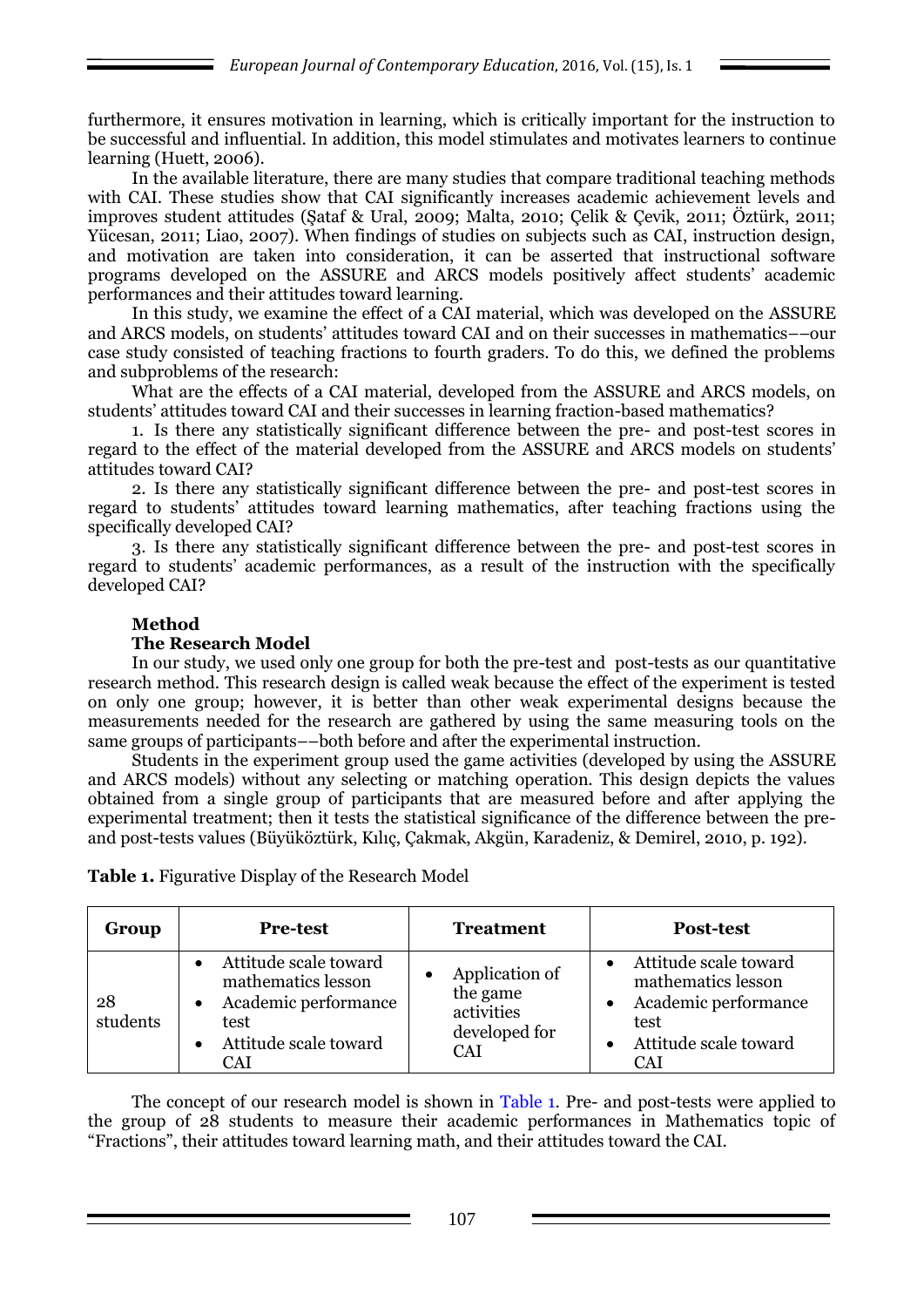## **The Study Group**

The study group comprised 28 fourth graders, who were students from a primary school in Balıkesir, Turkey. While  $64.2\%$  were girls (n=18), 35.7% were boys (n=10).

## **The Data Gathering Tools**

We used an academic performance test tailored specifically with maths topic "Fractions", a math attitude scale (Askar, 1986), and an attitude scale toward CAI (Askar, Yavuz, & Köksal, 1991) as data-gathering tools.

*The Academic Performance Test*

For the purpose of determining the effect of the game activities designed on the ASSURE and ARCS models, we designed a particular achievement test. The test comprised 12 questions about fractions, taken from a course syllabus that the Turkish Ministry of Education recommends for fourth graders. The pilot scheme of the test was given to 168 fourth-grade students. Teachers examined the test, and it was restructured in accordance with their recommendations. The scale's Cronbach's α reliability coefficient was calculated as 0.828. Since the reliability coefficient is higher than 0.70, we consider the conducted test to be reliable (Büyüköztürk, 2010).

*The Attitude Scale Toward Mathematics Course*

The Attitude Scale Toward Mathematics developed by Aşkar (1986) is a 5-point Likert-type scale composed of 20 items. The reliability coefficients of the attitude scale toward mathematics were calculated as 0.86 in the pre-test and 0.90 in the post-test.

*The Attitude Scale Toward Computer-Assisted Learning* 

The Attitude Scale Toward Computer-Assisted Learning developed by Yavuz and Köksal (1991) is a 3-point Likert-type scale and comprises 10 items. The reliability coefficients of this scale were calculated as 0.78 in the pre-test and 0.64 in the pro-test.

### **Application Process of the Research**

Because the number of students at the school, where the research was conducted, was low and class levels were not equal, we studied only one group. The material we used in the research was designed following the steps laid out by the ASSURE (Analyze learners, State standards and objectives, Select technology, media and materials, Utilize the technology, media and materials, Require learner participation, and Evaluate and revise) model. First of all, we defined the preliminary information about the students, their general attributes, and the topics they found most difficult to learn. Then we examined the acquisition expected from the mathematics syllabus designed by the Ministry of Education for fourth graders, and we accordingly planned corresponding teaching methods. Taking into consideration the ages of the students and the types of games this age group prefers, we designed a platform comprising educational games called "Balıkesir Parkı." We also previewed the material used in our research and conducted final adjustments to prepare the material for our research. The learning material was then put into the hands of the students, and any problems that emerged during this stage were solved promptly; meanwhile, we took into account the students' recommendations, and we provided the material to work smoothly.

While developing the material, we also paid attention in using elements that can increase students' motivation. Applying the aspects of the ARCS model, we were careful when picking stories to use in our material; we sought stories that this age group would likely find appealing. We designed the activities in a similar way, by choosing to use games that these students would likely enjoy. Furthermore, we structured these stories and games so that students would be aware of the targets they were required to reach. The activities were designed to reflect real-life situations and were arranged in an order from difficult to easy. The students were asked questions that became increasingly difficult. As they progressed, they were provided motivation through positive reinforcement and were provided their test scores, which encouraged them to experience the pleasures of success after playing the game (Karakış, Karamete ve Okçu 2013).

Before we started our experimental instruction, we conducted pre-tests for the students at the beginning of the fall term.

The experiment took place for six weeks, and the activities were conducted during freeactivity classes, in parallel with the course syllabus. Below in Table 2, the screen shots of the firstweek activities are shown.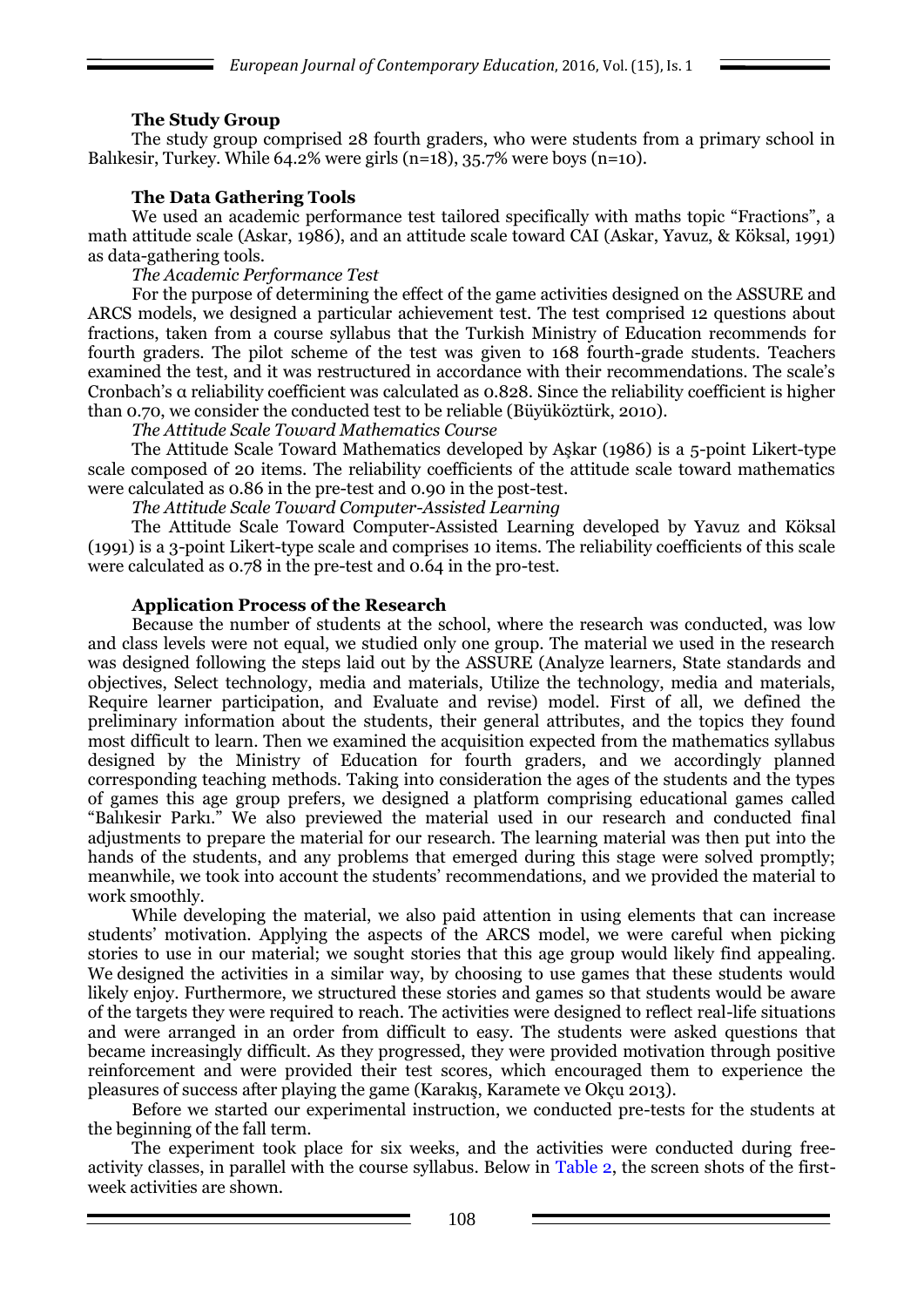| Table 2. Screen shots of Week 1 activities |
|--------------------------------------------|
|                                            |

| <b>Acquisition</b>                                                                                               | <b>Activities</b>                                                                                                 |                                                                    |  |  |  |  |
|------------------------------------------------------------------------------------------------------------------|-------------------------------------------------------------------------------------------------------------------|--------------------------------------------------------------------|--|--|--|--|
|                                                                                                                  | Plaza vi hac est parcova hitrochula?<br>$\sqrt{100}$                                                              | <b>Seklide pizzanın ne kadar</b><br>görülmektedir?                 |  |  |  |  |
| Name the fractions<br>with the biggest two-<br>digit numerators and<br>denominators by<br>using the parts of the | Pastenn vakk dilminin tamamına oranını cevar alanına yazını<br>CEVAP<br><b>HIAP</b><br>Pastadaki parça sayısı = 2 | Siselere fıkla ve doğru sekilde esleştir<br>6B<br>日日<br><b>C</b> B |  |  |  |  |
| fraction.                                                                                                        | ۰<br>5/5<br>1/6<br>Seritys<br>٠<br>Zaman<br>297<br><b>Puss</b>                                                    | 2/6<br>6/6                                                         |  |  |  |  |

Students played the activities under the supervision of both the class teacher and our researcher. Rules of the activities were first explained to the students, and during their playing, the teacher shortly reminded the students of the points they seemed to forget. Students explained the topic to their classmates and conducted in-class activities during the mathematics lesson, and during free-activity classes, they played the game activities that had been instructionally designed for the experiment. In this process, they had the opportunity to practice what they had learned during the class, and playing the games reinforced the knowledge they had gained.

The same data-gathering tools, applied in the pre-tests, have also been used for the post-tests at the end of the experimental treatment.

# **Findings and comments**

## **1. Findings related to the Subproblem**

One of the subproblems of the research was whether there is or is not a statistically significant difference between the pre- and post-test scores, in regard to the effect of the material developed according to the ASSURE and ARCS models on the attitudes of students toward CAI. According to the results of the tests conducted on the scores attained from the attitude scale toward CAI before and after the experimental treatment, it is concluded that the data set has not shown a normal distribution. To be able to determine whether the difference between the pre- and post-test scores obtained from the attitude scale toward CAI is significant or not, we applied the Wilcoxon Signed-Rank Test to the results.

**Table 3.** Pre- and post-test scores obtained with the attitude scale toward CAI

|                                            |                         |       | <sub>SO</sub> | <b>ST</b> |             |       |
|--------------------------------------------|-------------------------|-------|---------------|-----------|-------------|-------|
| Attitude scale toward<br>computer assisted | <b>Negative</b><br>Rank | 6(a)  | 6.75          | 40.50     | $-2.807(a)$ | 0.005 |
| learning                                   | Positive<br>Rank        | 16(b) | 13.28         | 212.50    |             |       |
|                                            | <b>Ties</b>             | 6(c)  |               |           |             |       |

Table 3 shows that there is a significant difference between the pre- and post-test attitude scores of the students ( $z=-2.807$ ,  $p<0.05$ ). These results indicate that the computer game activities, which were designed according to the ASSURE and ARCS models, have positive effects on the attitudes of students toward the CAI. These results resemble the research of Akçay, Tüysüz, Feyzioğlu, and ve Oğuz (2008); Pilli (2008); and Yenice (2003).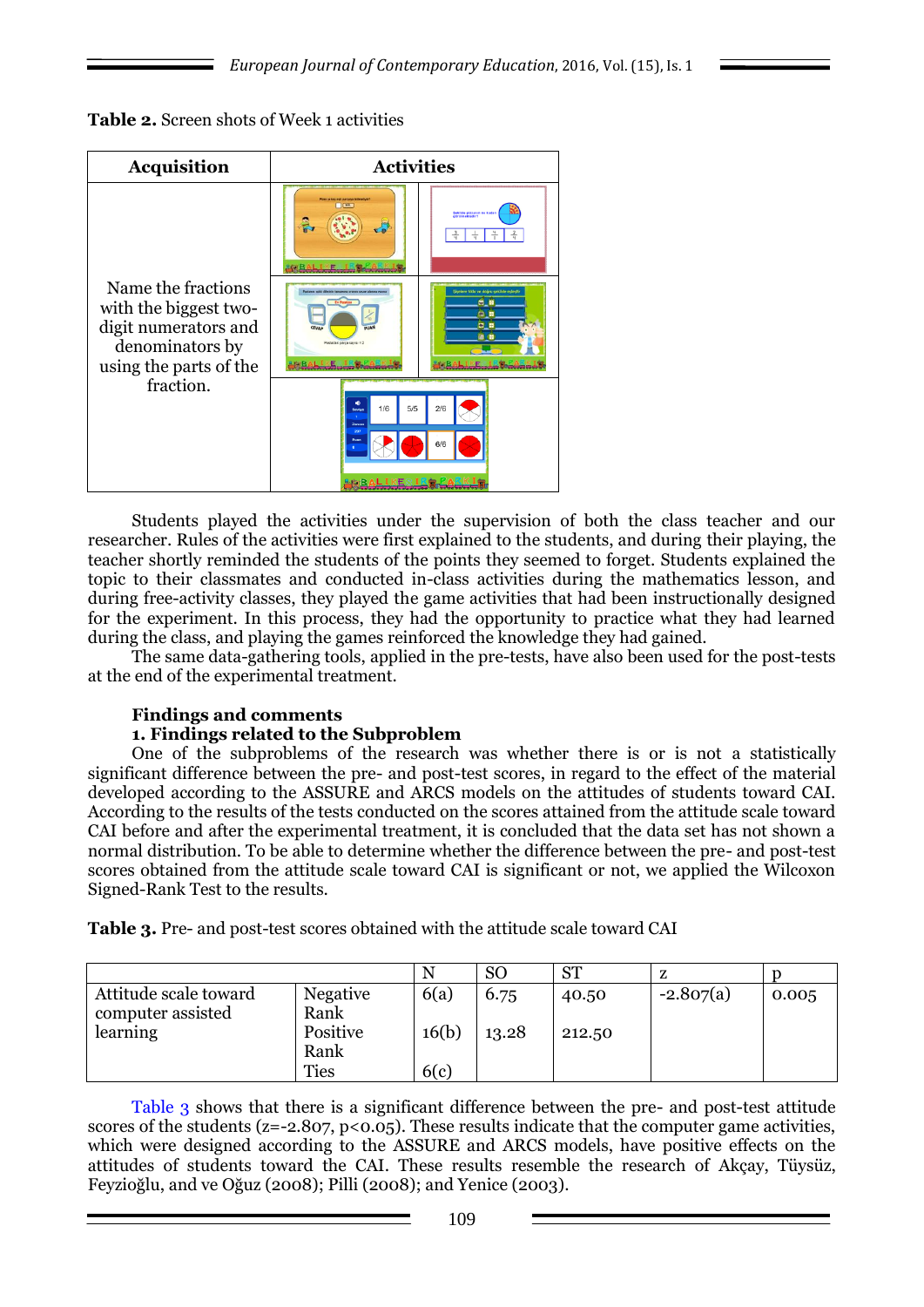### **2. Findings Related to the Subproblem**

The second difficulty of the research was to examine the effect of the activities of the CAI material on students' attitudes toward mathematics lessons. To be able to find out whether the difference between the pre- and post-test scores of the students is significant or not, we applied the Wilcoxon Signed-Rank Test––a nonparametric test––to the results, because the data sets obtained before and after the experimental instruction from the attitude scale toward learning mathematics did not show a normal distribution.

**Table 4.** Mathematics attitude scale pre- and post-test scores

|                              |                                                             |                        | SО             | <b>ST</b>        |             |       |
|------------------------------|-------------------------------------------------------------|------------------------|----------------|------------------|-------------|-------|
| Attitude scale toward<br>CAI | <b>Negative Rank</b><br><b>Positive Rank</b><br><b>Ties</b> | 10(a)<br>17(b)<br>1(c) | 13.40<br>14.35 | 134.00<br>244.00 | $-1.322(a)$ | 0.186 |

Table 4 shows that although there is a difference between the pre- and post-test averages of the students, the difference is not statistically significant ( $z=-2.807$ ,  $p>0.05$ ). This result indicates that the pre- and post-test results show no significant shift in the students' attitudes toward CAI, despite the computer-based teaching materials being precisely designed on the ASSURE and ARCS models. This result reflects those of Andiç (2012), Çankaya and Karamete (2008), Uygun (2008), and Korkmaz (2000).

### **Effects on the Academic Achievement Scores**

In this respect, the first problem of the research was to examine the effect of the computerassisted game activities (developed to teach fractions) on the students' academic achievements in mathematics lessons. Since the pre- and post-test data sets obtained from the academic achievement test did not show a normal distribution, we applied the Wilcoxon Signed-Rank Test to the results, to compare these two data sets.

**Table 5**. Pre-test and post-test scores of the academic achievement test

|                              |                                                      | N                          | <b>SO</b>    | <b>ST</b>     |             |       |
|------------------------------|------------------------------------------------------|----------------------------|--------------|---------------|-------------|-------|
| Academic achievement<br>test | Negative Rank<br><b>Positive Rank</b><br><b>Ties</b> | $\log(a)$<br>28(b)<br>o(c) | .00<br>14.50 | .00<br>406.00 | $-4.623(a)$ | 0.000 |

Table 5 shows that there is a significant difference between pre- and post-test attitudes scores of the students ( $z=-2.807$ ,  $p<0.05$ ) after completing the academic achievement test. These results indicate that the computer-game activities had a positive effect on the academic achievements of the students. This result reflects those of Mesut (2011), Tufan (2011), Şataf (2010), Ural (2009), Cengiz (2009), Durak (2009), and Akınsola ve Anımasahun (2007).

## **Conclusion and discussion**

During the research, we examined to what extent a CAI material had on students' academic achievement levels in a mathematics lesson. The CAI material was designed to teach fractions to fourth-grade students, and it was designed on the ASSURE and ARCS models. We then tested their attitudes toward CAI and toward learning mathematics in general.

Our analyses that examined the changes in students' attitudes toward CAI showed a significant difference on the attitude scales, between the pre- and post-test scores. Our results coincide with the results of past researchers. For example, Akçay, Tüysüz, Feyzioğlu, and Oğuz (2008) analyzed the effects of a computer program (which was created to instruct the topics of atoms and atom models to ninth-grade students) on the attitudes and achievements of these same students. Their study showed that students who received CAI had more positive attitudes toward using computers.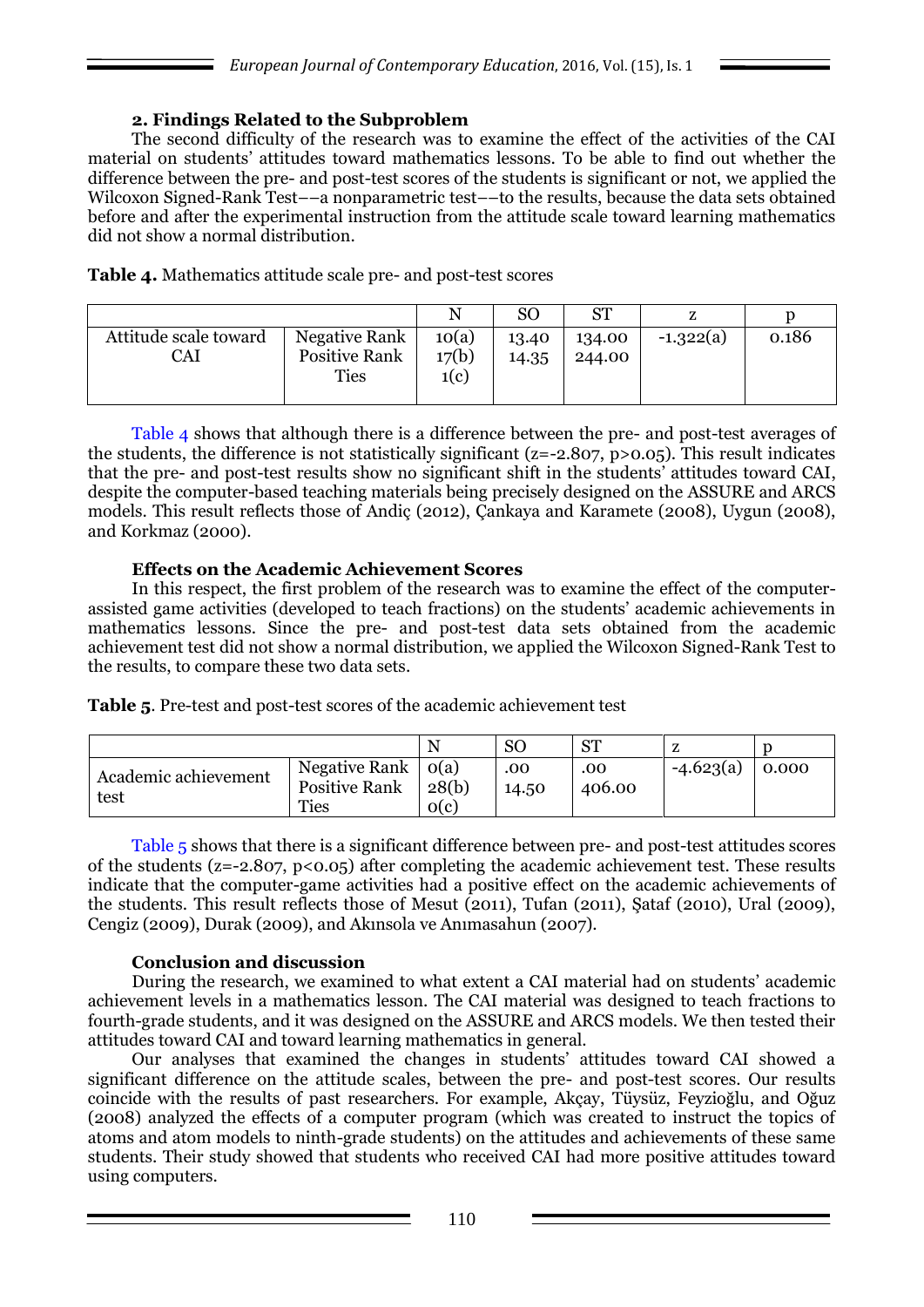Pilli (2008) studied the effect of CAI on the academic achievements of fourth-grade students in mathematics lessons; in particular, he studied the permanence of these achievements. He also studied students' attitudes toward CAI and students' attitudes toward traditional instruction methods. He found that there was a significant difference between both groups' attitude scores. His results showed that in the students who received CAI, their attitudes were positively affected toward the CAI, versus the students who were instructed using traditional methods. In short, the use of CAI reinforces future use of CAI.

Yenice's (2003) study "Bilgisayar Destekli Fen Bilgisi Öğretiminin Öğrencilerin Fen ve Bilgisayar Tutumlarına Etkisi" (The Effect of Computer-Assisted Instruction on Students' Attitudes Toward Science and Computers) intended to determine how effective CAI is in education and concluded that it positively affects the attitudes of students toward computers.

The analyses we conducted on the pre- and post-test scores obtained from the attitude scale toward our mathematics lesson showed that the difference between these scores is not statistically significant. The reason why the attitudes of students remained unchanged was because we could not continue the experiment for a considerably long period of time. During the entirety of the experiment, the students had barely enough time to become familiar with the applied method; the duration of the experiment was, perhaps, not long enough to allow their attitudes to shift (Andiç, 2012).

Andiç's (2012) research on the instruction of permutation and combination, Çankaya and Karamete's (2008) research on the instruction of ratios and proportions, Korkmaz's (2000) research, and Uygun's (2008) all show that students' attitudes toward mathematics lessons changed positively, but the differences were not significant. The results we obtained from the attitude scale toward our mathematics lessons show that our research is in parallel with the results provided by these researchers.

Meanwhile, in other literature, there are studies that have obtained different findings. In their studies, Aksoy (2010); Hangül (2010); Pilli (2008); Furner and Marinas (2007); Nguyen, Hsieh, and Allen (2006) have obtained statistically significant differences between the scores they attained from an attitude scale toward their mathematics lessons.

Regarding students' academic achievement levels, we found a significant difference between pre- and post-test scores, implying that our computer-assisted game activities had a positive effect on students' academic achievements. This result is in parallel with studies conducted on different topics. For example, in Tufan's (2011) study that examined the effect of a math-teaching softwaredesigned according to the multiple-intelligence theory he stated that it had a significantly positive effect on the academic achievements of the experiment group.

Durak (2009) conducted a study where he applied the stages of the ASSURE model to develop a course material that could be used to teach algorithms. He studied the effect the material had on students' mathematics performances, and he found that this software had a statistically significant effect on the academic achievements of the experiment group.

Cengiz (2009) conducted research that examined the effect of the ARCS model on sixth-grade students' academic achievements in science and technology lessons. He also studied the permanence of their learning. The study showed that the academic achievement levels of the students in the experiment group were higher than those in the control group.

Akınsola ve Anımasahun (2007) conducted research that investigated the teaching of mathematics using games and simulations to develop students' success and positive effects toward mathematic lessons.

On the other hand, in studies that are similar to our research, such as those of Yang, Zhang, Zeng, Pang, Lai and Rozelle (2013); Hava (2012); Andiç (2012); Malaş (2011); Yiğit (2007); and Plano (2004), it was found that, contrary to our findings, there is not a significant difference between the pre- and post-test scores the students attained in academic achievement tests.

#### **Suggestions**

Based on the results obtained from our study, we offer the following suggestions.

As part of this study, a CAI material was developed to teach fractions to fourth graders. Similar studies that will be conducted in the future should focus on developing materials on other topics of mathematics (or other lessons, for that matter). Other grade levels should also be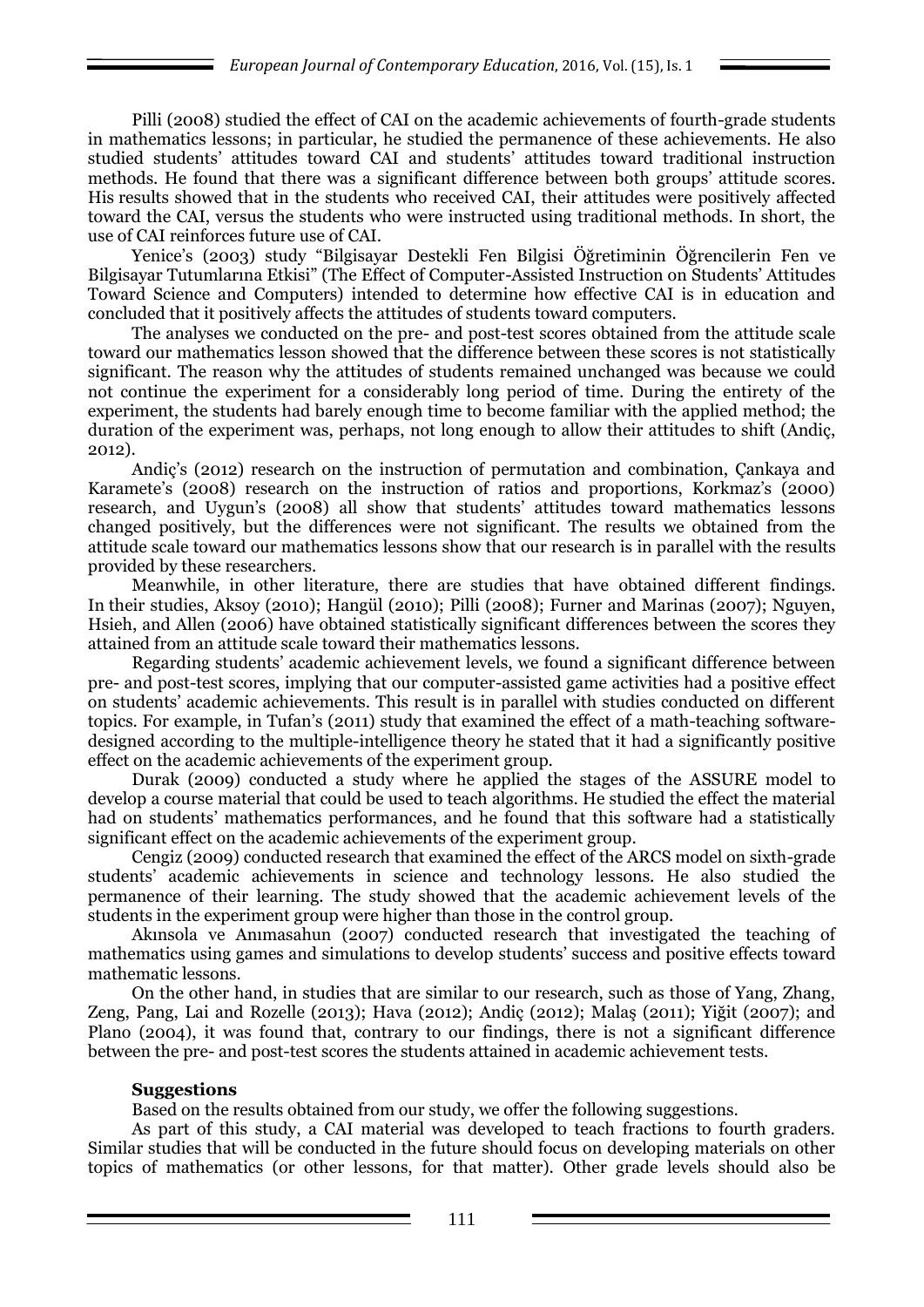considered. Future researchers can add depth to their studies by examining the permanence of students' learning and motivation––the same elements we examined in our study.

To receive more profound research data, the number of students examined should be increased, or experiment and control groups should be formed.

Necessary adjustments should be made to the instructional software developed for such studies; such changes should deal with allowing the instruction software to be shared, used, and downloaded by students over the Internet. If access is made possible through the Internet, students from anywhere and at anytime can take advantage, and we expect that this will significantly increase the positive effects that such instructional software can provide.

### **References**

1. Acar, S. (2009). The effects of ARCS motivation strategies on learner's academic success, permanence's of learning, motivations and attitudes in web supported performance based learning. PhD Thesis, *Gazi University Department of Educational Sciences, PhD Program on Educational Technology*, Ankara.

2. Akınsola, M. K., & Animasahun, I. A. (2007). The effect of simulation-games environment on students achievement in and attitudes to mathematics in secondary schools. TOJET: The Turkish Online Journal of Educational Technology, 6(3), 113-118.

3. Aktümen, M. & Kaçar, A. (2003). The Role of Computer Assisted Instruction in the Teaching Expression among Primary Education Eight Grade Students and Evaluation Student's Opinion about Computer Assisted Instruction. *Kastamonu Education Journal*. 11 (2), 339-358.

4. Barbuto, J. E. (2006). Mental energy: assessing the motivation dimension. *Nutrition reviews*, 64(3), 14-16.

5. Büyüköztürk, Ş. (2010). *Sosyal Bilimler için Veri Analizi El Kitabı (Data Analysis Handbook for Social Sciences)*. Ankara: Pegem A Akademi, 31-171.

6. Büyüköztürk, Ş., Kılıç Çakmak, E., Akgün, Ö. E., Karadeniz, Ş. ve Demirel, F. (2010). *Bilimsel Araştırma Yöntemleri (Scientific Research Methods)*. Ankara: Pegem A Akademi, 198-199.

7. Chen, C. Y., & Chung, W. L. (2011). Research on the learning effects of multimedia assisted instruction on Mandarin vocabulary for Vietnamese students: A preliminary study involving e-learning system. *Educational Research and Reviews*, *6*(17), 919-927.

8. Çankaya, S. (2007). The effects of computer games developed about ratio and proportion topic on students' thoughts about mathematics course and educational computer games. Master's Thesis, *Computer and Instructional Technologies Department of the Balıkesir University Institute of Science*, Balıkesir.

9. Duit, R. & Treagust, D. (1998). B.J. Fraser & K.G. Tobin (Ed). Learning in Science-from behaviourism towards social constructivism and beyond. International Handbook of Science Education. Kluwer Academic Publishers.

10. Hangül, T. (2010). The effect of the computer assisted instruction (CAI) on student attitude in mathematics teaching of primary school 8 th class and views of students towards CAI. Master's Thesis, *Mathematic Teaching Department of Balıkesir University Institute of Science*, Balıkesir.

11. Heinich, R. Molenda, M. Russel, J.D. & Smaldino, S.E. (1996). *Instructional Media and Technologies for Learning. Fifth Edition*, New Jersey: PrinticeHall, Inc., 1996.

12. Jason Bond Huett. (2006). The Effect of ARCS-Based Confidence Strategies on Learner Confidence and Performance in Distance Education. PhD dissertation, University of North Texas.

13. Karakış, H., Karamete, A., & Okcu, A. (2013). The Development of a Computer Aided Instructional Material for Teaching "Fraction" Units. *International Conference "Balkans Between East and West",* 5-6-7 June 2013*,* Prizren.

14. Karakış, H. (2014). The effect of computer assisted activities developed for 'Fractions' unit of primary school 4 th grade on the academic achievement and attitudes. Master's Thesis, *Computer and Instructional Technologies Department of the Ege University Institute of Science*, Balıkesir.

15. Karasar N. (2007). *Bilimsel Araştırma Yöntemi (Scientific Research Method)*. Ankara: Nobel Yayın Dağıtım.

16. Liao, Y.C. (2007). Effects of Computer-Assisted Instruction on Students' Achievement in Taiwan: A Meta-Analysis, *Computer & Education*, 48(2), 216-233.